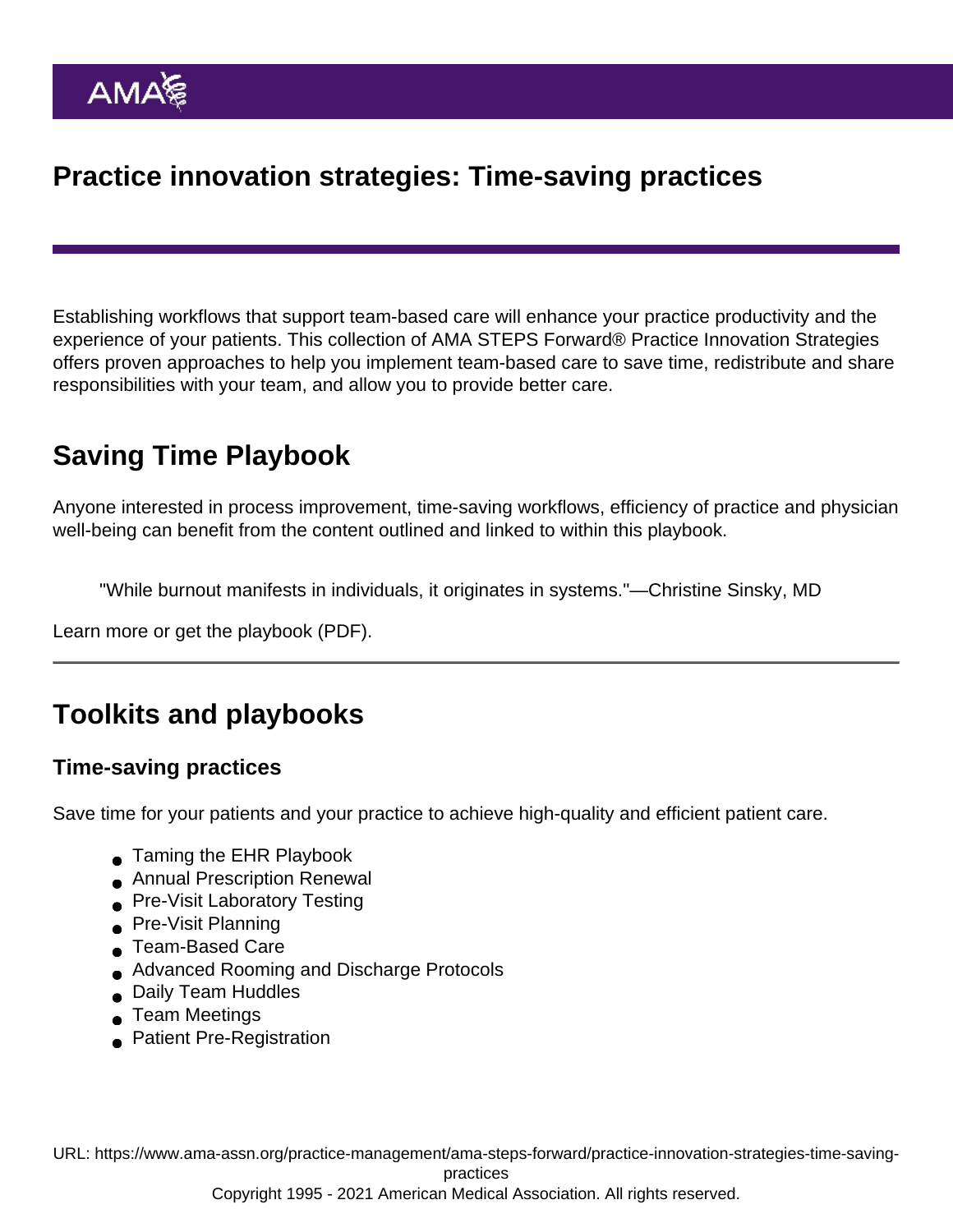#### Time-saving practices: Beyond the basics

Explore how to design practice workflows, train your team, improve efficiency and workflow and more.

- **■** [Team Documentation](https://edhub.ama-assn.org/steps-forward/module/2702598)
- **[Optimizing Space](https://edhub.ama-assn.org/steps-forward/module/2702559)**
- [Medication Management](https://edhub.ama-assn.org/steps-forward/module/2757863)
- [Medicare Annual Wellness Visit \(AWV\)](https://edhub.ama-assn.org/steps-forward/module/2757861)
- **[Embedding Pharmacists Into the Practice](https://edhub.ama-assn.org/steps-forward/module/2702554)**
- [Team-Based Care in Resident Clinics](https://edhub.ama-assn.org/steps-forward/module/2757859)
- **[Panel Management](https://edhub.ama-assn.org/steps-forward/module/2702192)**
- **[Patient Care Registries](https://edhub.ama-assn.org/steps-forward/module/2702745)**
- [Revenue Cycle Management](https://edhub.ama-assn.org/steps-forward/module/2702603)

### **Webinars**

Webinars provide proven approaches to help you implement team-based care to save time, redistribute and share responsibilities with your team, and allow you to provide better care.

## Videos

Explore real-world examples of how practices implement time-saving strategies.

[Saving Time: Improving Patient Experiences](https://youtu.be/zED6I9SPnbY). Ron Chacko, MD, associate medical director, talks about Heartland Health's perspective on implementing STEPS Forward® practice improvement strategies.

[Saving Time: Improving Patient Visits.](https://youtu.be/a0IMoh_Q-eQ) Clinical care team duo Jeffrey Panzer, MD and Leyly Velasquez chat about Heartland Health Center's team-based care perspective.

[Saving Time: Improving Team Engagement](https://youtu.be/nL3IdGM6QuY). Jeffrey Panzer, MD, medical director of quality & innovation, talks about the benefits of implementing team-based care at Heartland Health Center's Albany Park practice.

## Podcasts

URL: [https://www.ama-assn.org/practice-management/ama-steps-forward/practice-innovation-strategies-time-saving](https://www.ama-assn.org/practice-management/ama-steps-forward/practice-innovation-strategies-time-saving-practices)[practices](https://www.ama-assn.org/practice-management/ama-steps-forward/practice-innovation-strategies-time-saving-practices)